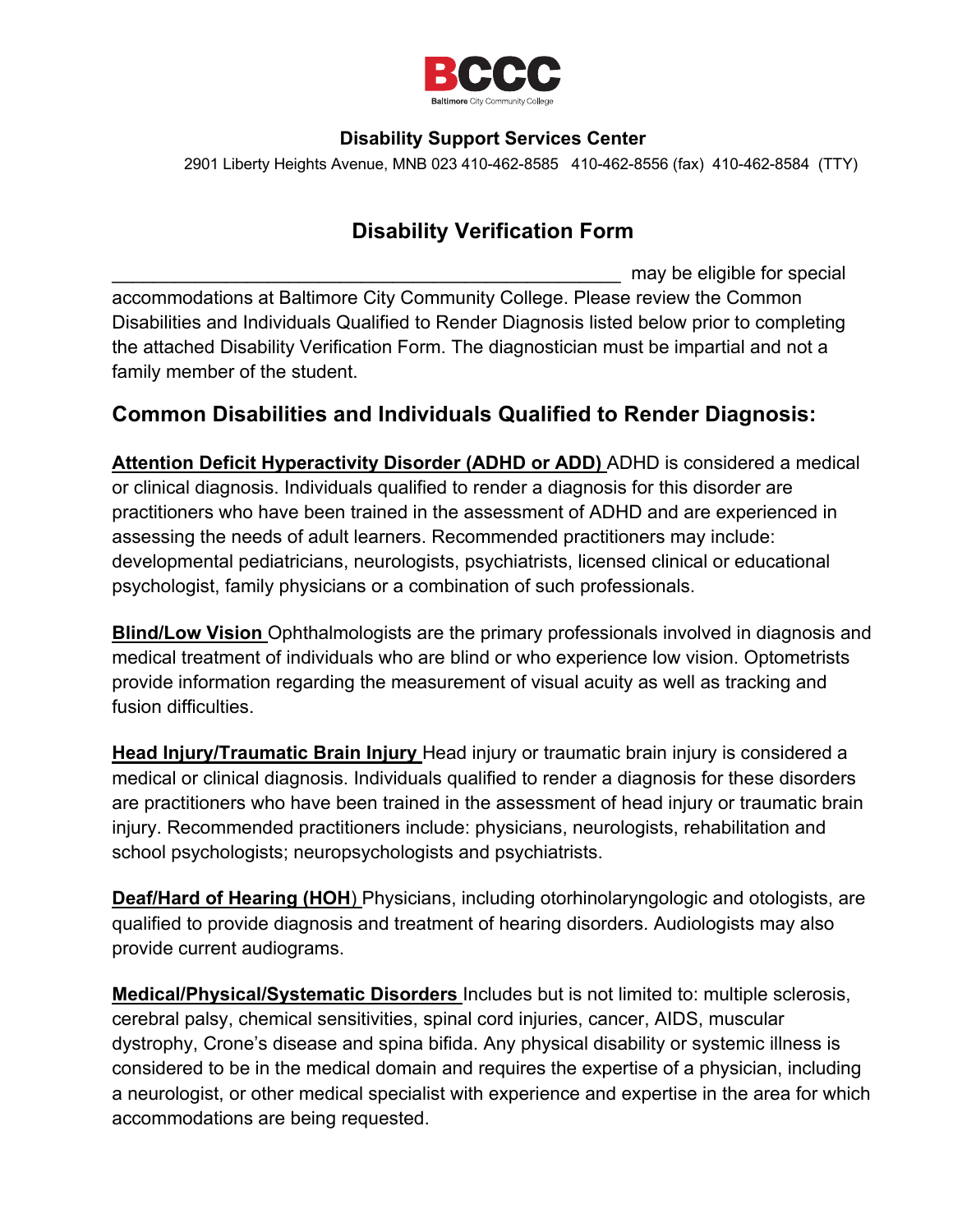

**Psychiatric/Psychological Disorders** Includes, but is not limited to, depressive disorders, post-traumatic stress disorder, bipolar disorders and dissociative disorders. A diagnosis by a licensed mental health professional including licensed clinical social workers, licensed professional counselor, psychologists, psychiatrists and neurologists is required and must include the licensee number.

**Specific Learning Disabilities** Professionals conducting assessment and rendering diagnoses of specific learning disabilities must be qualified. A qualified professional needs to hold a degree in a field related to diagnosis of SLD and have at least one year of diagnostic experience with adults and late adolescents. Recommended practitioners include: certified and/or licensed psychologists, learning disabilities specialists, educational therapists, and diagnosticians in public school or colleges and rehabilitation services and private practitioners with the above qualifications are typically considered qualified.

# **Disability Verification Form**

| Last 4 SSN: ______________________________ |                                                                                  |  |
|--------------------------------------------|----------------------------------------------------------------------------------|--|
|                                            |                                                                                  |  |
|                                            | State: _______________ Zip: ___________________                                  |  |
|                                            | Home Phone: ________________________________Cell Phone: ________________________ |  |
|                                            |                                                                                  |  |
|                                            |                                                                                  |  |
| Physician's Address:                       |                                                                                  |  |

## **SECTION I – TO BE COMPLETED BY STUDENT**

**I authorize the release of the information requested on this Disability Verification Form to the Disability Support Services Center at Baltimore City Community College. I understand that this information will remain confidential and will be used only in providing appropriate support necessary for the completion of Baltimore City Community College. This release of information does not permit the disclosure of these records to any other persons or entities without my written consent. I understand that at any time, through written notice, I can amend, change, or cancel this agreement with Disability Support Services Center. The revocation of this agreement will have no effect on disclosures previously made. This authorization expires one year from the date, which appears below.**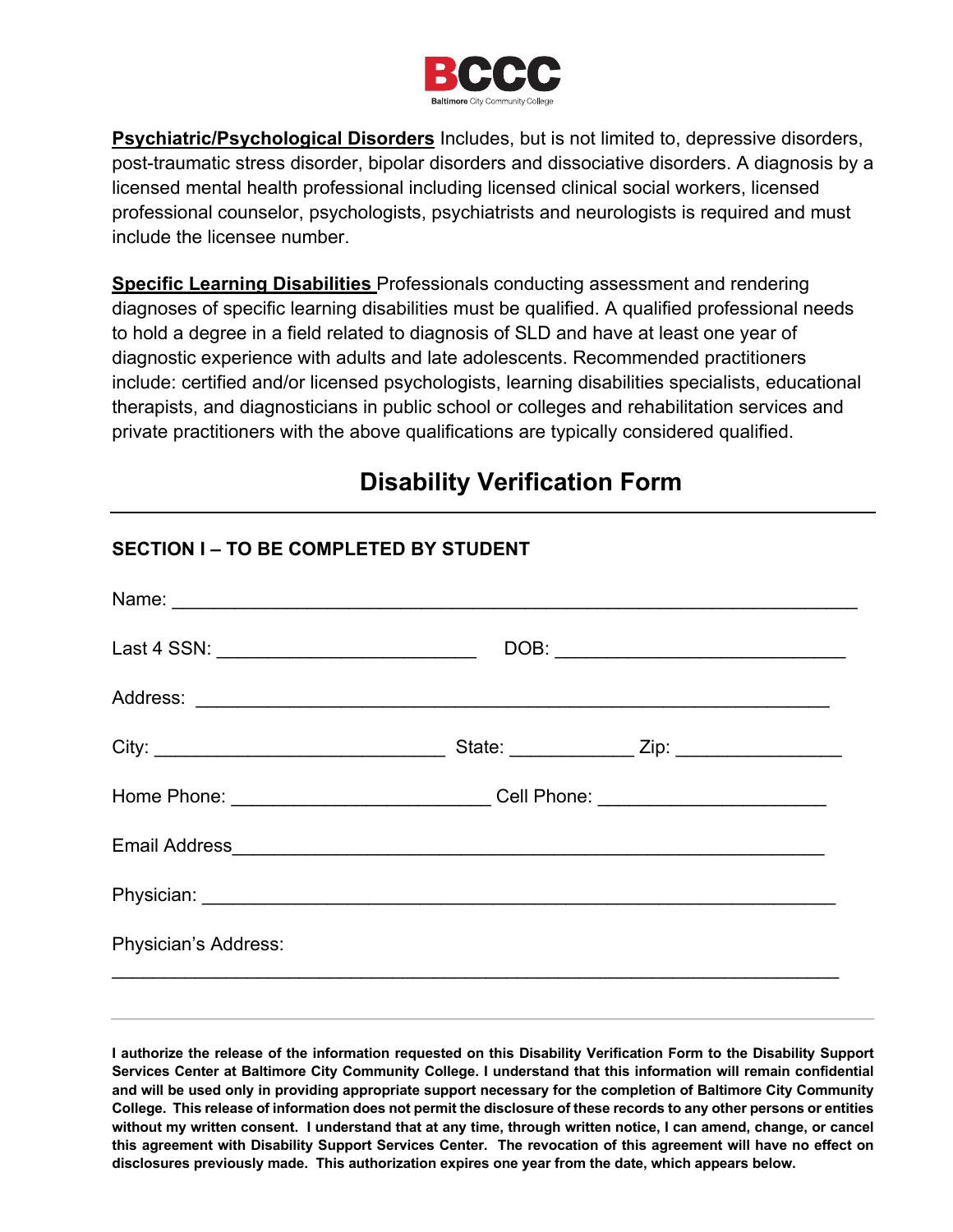

*Note: Should the student's condition change (for better or worse), the student must provide updated documentation so his/her accommodations can be adjusted accordingly.*

Signature Date **Date of Contract Contract Contract Contract Contract Contract Contract Contract Contract Contract Contract Contract Contract Contract Contract Contract Contract Contract Contract Contract Contract Contract** 

\_\_\_\_\_\_\_\_\_\_\_\_\_\_\_\_\_\_\_\_\_\_\_\_\_\_\_\_\_\_\_\_\_\_\_\_\_\_\_\_\_\_\_\_\_\_\_\_\_\_\_\_ \_\_\_\_\_\_\_\_\_\_\_\_\_\_\_\_\_\_\_

## **Consent For Release of Confidential Information**

I, \_\_\_\_\_\_\_\_\_\_\_\_\_\_\_\_\_\_\_\_\_\_\_\_\_\_\_\_\_\_\_\_\_\_\_\_ the undersigned, consent to and request all appropriate persons and/or agencies or institutions to release information regarding myself to Baltimore City Community College for use in educational/vocational planning. All information will be kept confidential and maintained as part of my records with the Disability Support Services Center. I authorize the release of information to include one or more of the following records:

- o **Medical Reports**
- o **Learning Disability Assessment Reports**
- o **Psychiatric Evaluation Results**
- o **Vocational Rehabilitation Plan**
- o **Audiology and Speech/Language Pathology Reports**
- o **Other\_\_\_\_\_\_\_\_\_\_\_\_\_\_\_\_\_\_\_\_\_\_\_\_**

I further give permission for the Disability Support Services Center to discuss my educational situation with other professionals who have a legitimate educational need to know. I understand that at any time, through written notice, I can amend, change, or cancel this agreement with Disability Support Services Center.

Student Signature: \_\_\_\_\_\_\_\_\_\_\_\_\_\_\_\_\_\_\_\_\_\_\_\_\_\_\_\_\_\_\_\_\_\_\_\_\_\_\_\_\_\_\_\_\_\_\_\_\_\_\_\_

Student ID #:  $\blacksquare$ 

Date: \_\_\_\_\_\_\_\_\_\_\_\_\_\_\_\_\_\_\_\_\_\_\_\_\_\_\_\_\_\_\_\_\_\_\_\_\_\_\_\_\_\_\_\_\_\_\_\_\_\_\_\_\_\_\_\_\_\_\_\_\_\_\_

**I have reviewed this agreement with the student and witnessed the student's signature above.**

Disability Support Services Center Staff: **Example 2018**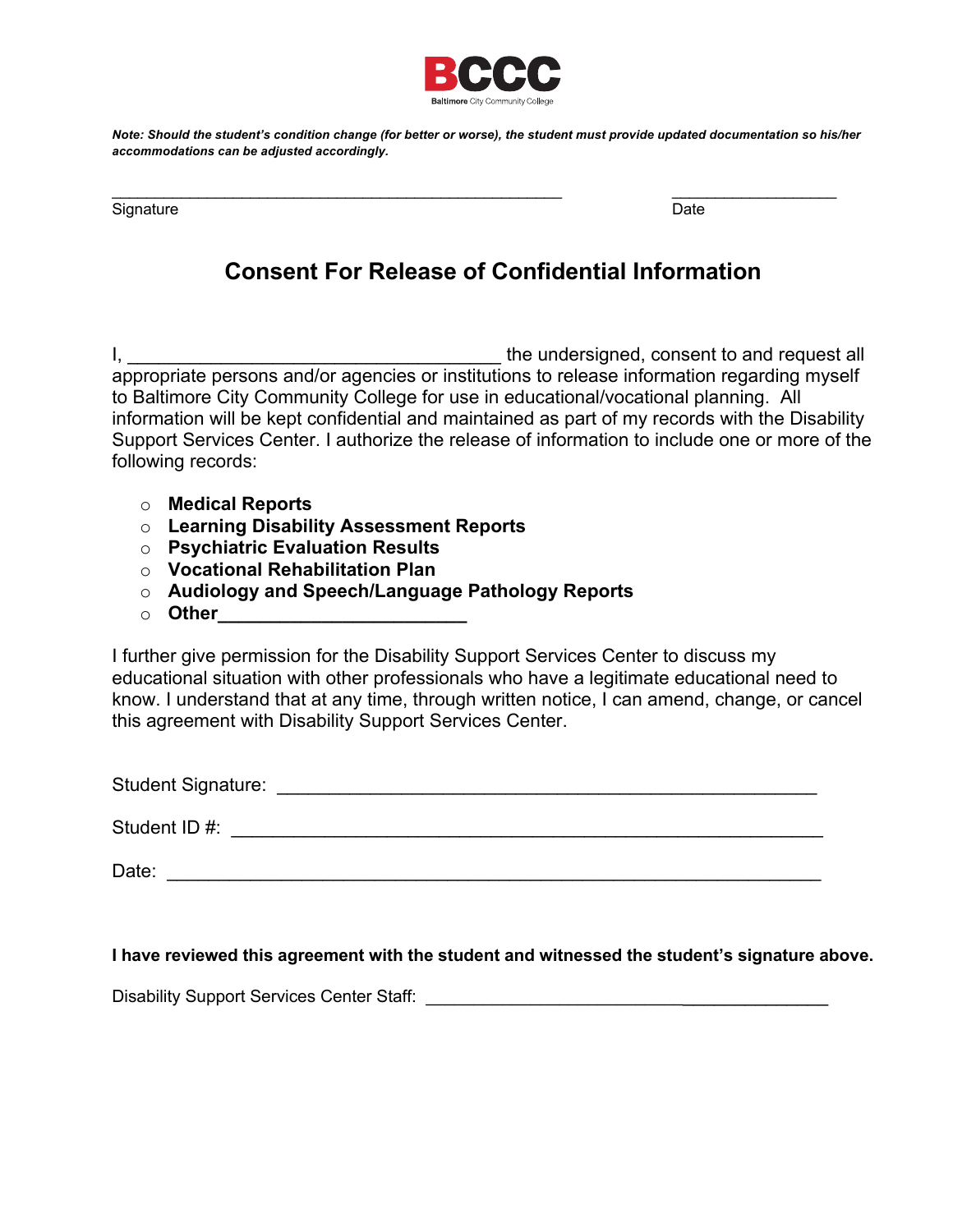

**SECTION II –** To be completed by physician or other certifying professional.

Please provide the following information in full and attach any tests results and/or evaluations:

#### **Specific Diagnosis:**

| Medical/Physical/Systematic:              |                                     |
|-------------------------------------------|-------------------------------------|
| Blind/Low Vision:                         |                                     |
| Deaf/Hard of Hearing:                     |                                     |
| Head Injury/Traumatic Brain Injury:       |                                     |
| Psychological/Psychosomatic (DSM 5):      |                                     |
| Attention Deficit Disorder (ADHD or ADD): |                                     |
| Specific Learning Disability:             |                                     |
| <b>Severity:</b> Moderate                 | <b>Residual/Remission</b><br>Severe |
| <b>Initial Date of Treatment:</b>         | <b>Date of Last Visit:</b>          |
| <b>Duration of the Disability:</b>        |                                     |
| Permanent<br>Temporary                    | Expected date of recovery           |

If patient has been prescribed medication, please complete the following:

| <b>Medication</b> | Quantity/Frequency | <b>Side Effects</b> |
|-------------------|--------------------|---------------------|
|                   |                    |                     |
|                   |                    |                     |
|                   |                    |                     |
|                   |                    |                     |
|                   |                    |                     |
|                   |                    |                     |
|                   |                    |                     |
|                   |                    |                     |
|                   |                    |                     |

| Current compliance with treatment plan:                   |      |      |           |           |
|-----------------------------------------------------------|------|------|-----------|-----------|
|                                                           | Poor | Good | Excellent |           |
| Current prognosis for functioning effectively in college: |      |      |           |           |
|                                                           |      | Poor | Good      | Excellent |
|                                                           |      |      |           |           |

#### **SAFETY**

In your opinion, does this individual represent a potential danger to self or others?

\_\_\_\_\_ Yes \_\_\_\_\_ No \_\_\_\_\_ Not Sure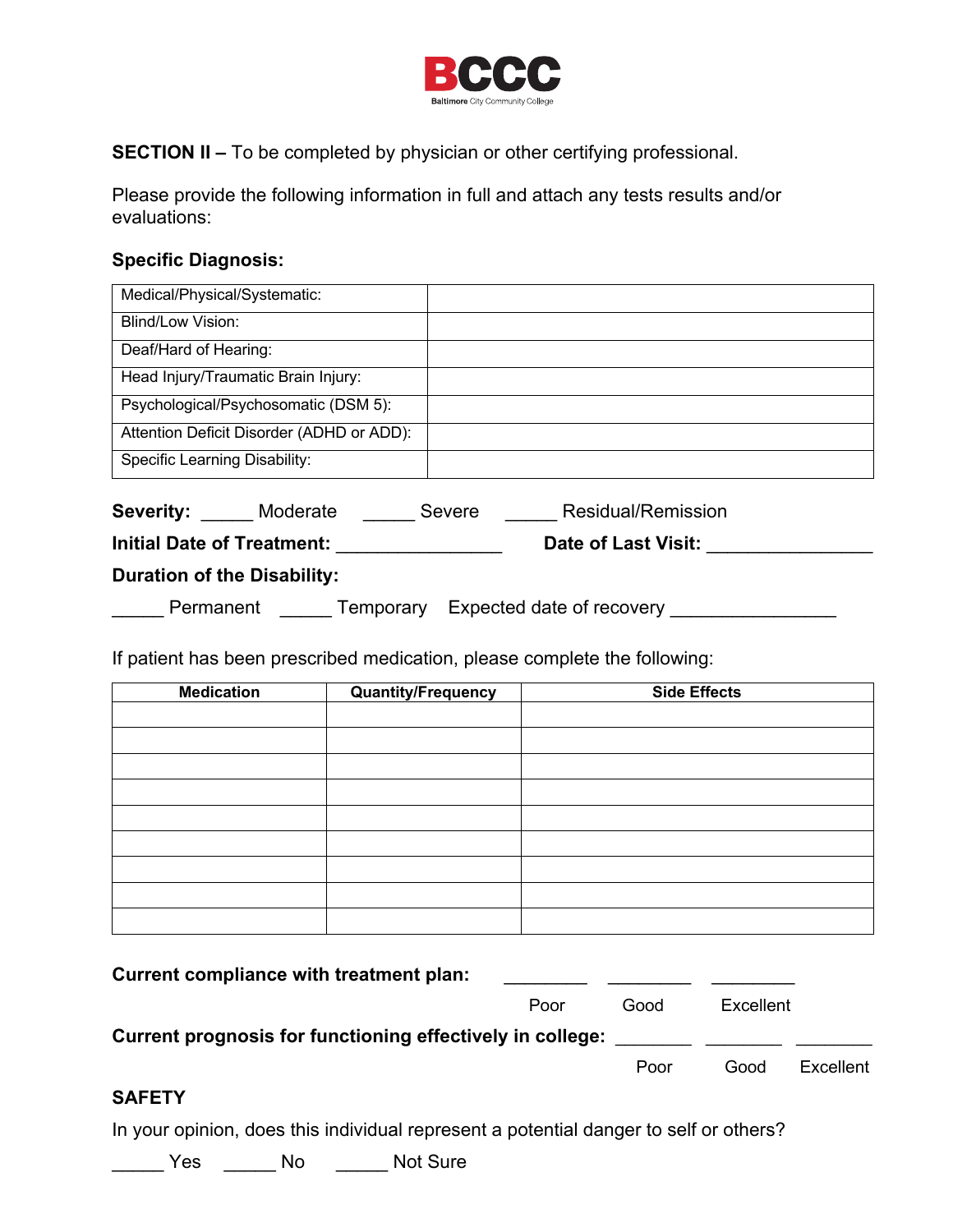

**SECTION III –** To be completed by physician or other certifying professional.

#### **In your professional judgment, will the disability have an impact on the student's ability to do college level work?**

 $\overline{\phantom{a}}$  No

Yes, totally incapacitated and should:

Withdraw from college at this time

\_\_\_\_\_ Not register for courses this semester

Not recommended for college at this time

#### **Please check which of the major life activities listed are affected because of the disability.**

- \_\_\_\_\_ Walking
- \_\_\_\_\_ Speaking
- \_\_\_\_\_ Seeing
- \_\_\_\_\_ Hearing
- \_\_\_\_\_ Concentrating
- Learning
- \_\_\_\_\_ Memory
- \_\_\_\_\_ Breathing
- Managing Internal Distractions
- Managing External Distractions
- \_\_\_\_\_ Performing Manual Tasks
- \_\_\_\_\_ None
- \_\_\_\_\_ Other:

**Briefly describe the current functional limitations on major life activities as a result of the disability and explain how the disability will affect the student in the academic environment.** 

**\_\_\_\_\_\_\_\_\_\_\_\_\_\_\_\_\_\_\_\_\_\_\_\_\_\_\_\_\_\_\_\_\_\_\_\_\_\_\_\_\_\_\_\_\_\_\_\_\_\_\_\_\_\_\_\_\_\_\_\_\_\_\_\_\_\_\_\_\_\_\_\_\_\_\_\_\_\_\_\_\_\_\_\_\_\_\_\_**

**\_\_\_\_\_\_\_\_\_\_\_\_\_\_\_\_\_\_\_\_\_\_\_\_\_\_\_\_\_\_\_\_\_\_\_\_\_\_\_\_\_\_\_\_\_\_\_\_\_\_\_\_\_\_\_\_\_\_\_\_\_\_\_\_\_\_\_\_\_\_\_\_\_\_\_\_\_\_\_\_\_\_\_\_\_\_\_\_**

**\_\_\_\_\_\_\_\_\_\_\_\_\_\_\_\_\_\_\_\_\_\_\_\_\_\_\_\_\_\_\_\_\_\_\_\_\_\_\_\_\_\_\_\_\_\_\_\_\_\_\_\_\_\_\_\_\_\_\_\_\_\_\_\_\_\_\_\_\_\_\_\_\_\_\_\_\_\_\_\_\_\_\_\_\_\_\_\_**

**\_\_\_\_\_\_\_\_\_\_\_\_\_\_\_\_\_\_\_\_\_\_\_\_\_\_\_\_\_\_\_\_\_\_\_\_\_\_\_\_\_\_\_\_\_\_\_\_\_\_\_\_\_\_\_\_\_\_\_\_\_\_\_\_\_\_\_\_\_\_\_\_\_\_\_\_\_\_\_\_\_\_\_\_\_\_\_\_**

**\_\_\_\_\_\_\_\_\_\_\_\_\_\_\_\_\_\_\_\_\_\_\_\_\_\_\_\_\_\_\_\_\_\_\_\_\_\_\_\_\_\_\_\_\_\_\_\_\_\_\_\_\_\_\_\_\_\_\_\_\_\_\_\_\_\_\_\_\_\_\_\_\_\_\_\_\_\_\_\_\_\_\_\_\_\_\_\_**